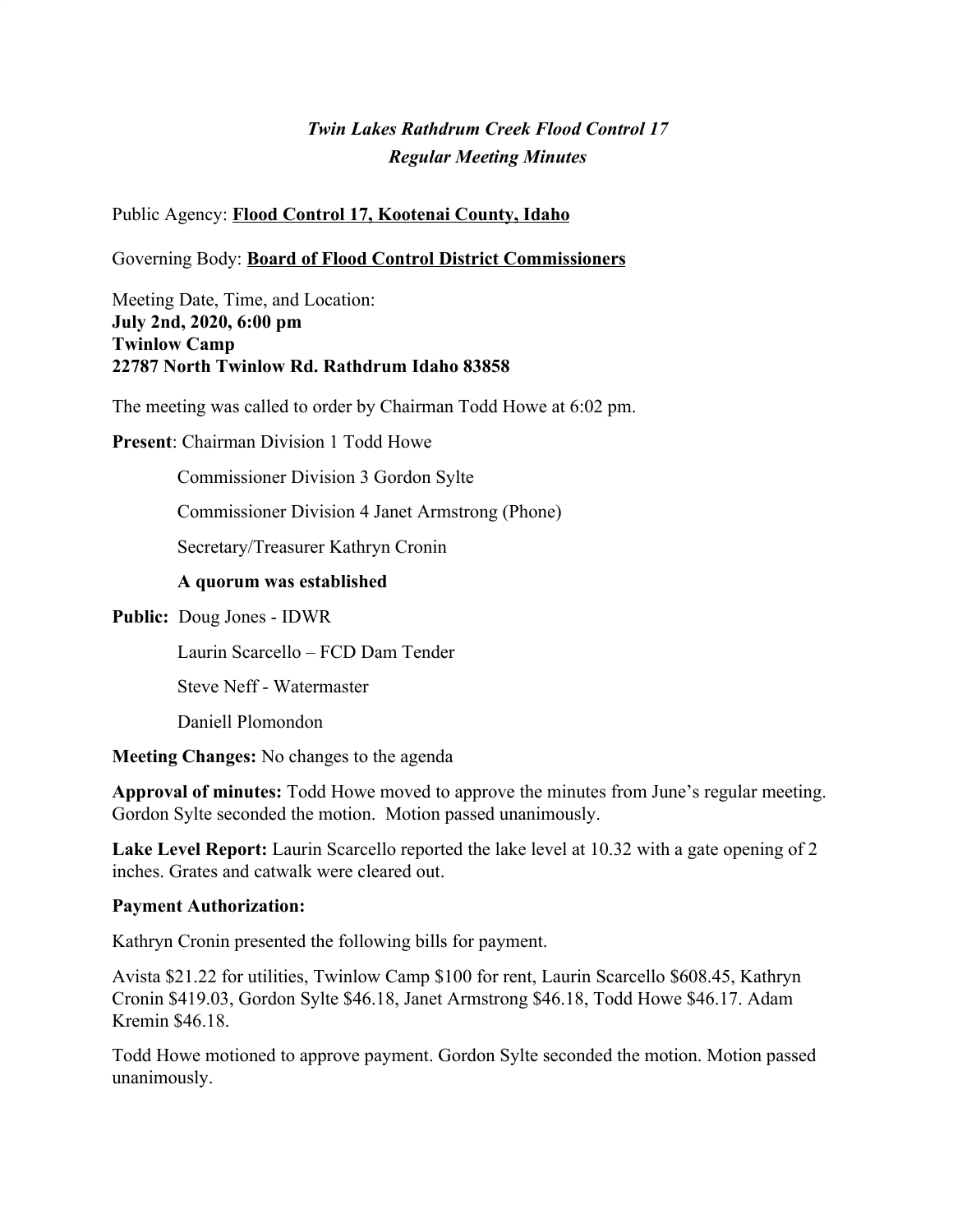## **Review of bank Statements & Financial records.**

At the time of the meeting, June's bank statement had yet to be sent to the Flood Control District. The flood control district secretary Kathryn Cronin, went through Quickbooks' and made sure that the account was reconciled. All checks from last month cleared. Gordon Sylte's check from May was deposited.

## **Correspondence review**

ICRMP sent an estimate of the contribution for our policy. Since a couple of commissioners have been added it is theorised that the actual cost will be a little higher.

Bob Lewis contacted the Twin Lakes flood control email inquiring about the lake levels. Bob stated that the lake level seemed high and requested information regarding when the level was supposed to recede as well as a location where the water level could be monitored. Kathryn Cronin, the Twin Lakes Flood Control District Secretary directed Bob to Steve Neff's Steven Connect for lake level monitoring. In addition, Kathryn stated that his query would be brought up at the upcoming meeting. Bob has been directed to talk to Steve Neff.

# **Old Business:**

# **Weather Station at the Dam and NRCS Information**

Kathryn Cronin presented information that she found regarding a potential weather station at the dam. Kathryn found that larger systems were generally able to hold up to 30 days of information, however, for some of the smaller devices the storage time was significantly less. In addition, it is theorized that the more sensors present would provide more accurate data. NRCS partners with NOAH, which relies on individuals sending in their data for compilations, and that is how the data from the surrounding areas is collected. All this may dictate what kind of weather station the Flood District would invest in or build.

#### **Online Banking / Debit Card**

Todd Howe has the paperwork for the debit card. The debit card would be under a single person so it was decided to wait until Daniell Plomondon took over as secretary so that they would not have to fill out paperwork all over again.

#### **Sump Review, County and Aquifer Protection Board**

Currently, the sump is underwater and, according to Laurin Scarcello and Steve Neff, will continue to be underwater until August or later. The commissioners would like to go out and tour the sump once it is accessible. Gordon Sylte again reiterated that someone should touch base with the Tevises and assure them that the Flood District has not forgotten about them or the unfinished work at the sump.

#### **Camera(s) at the Damn: Information Sharing**

There is an app for the cameras at the dam. The commissioners will receive access through the QR code. The data usage at the moment is meant to be minimal and the app is not available to the public.